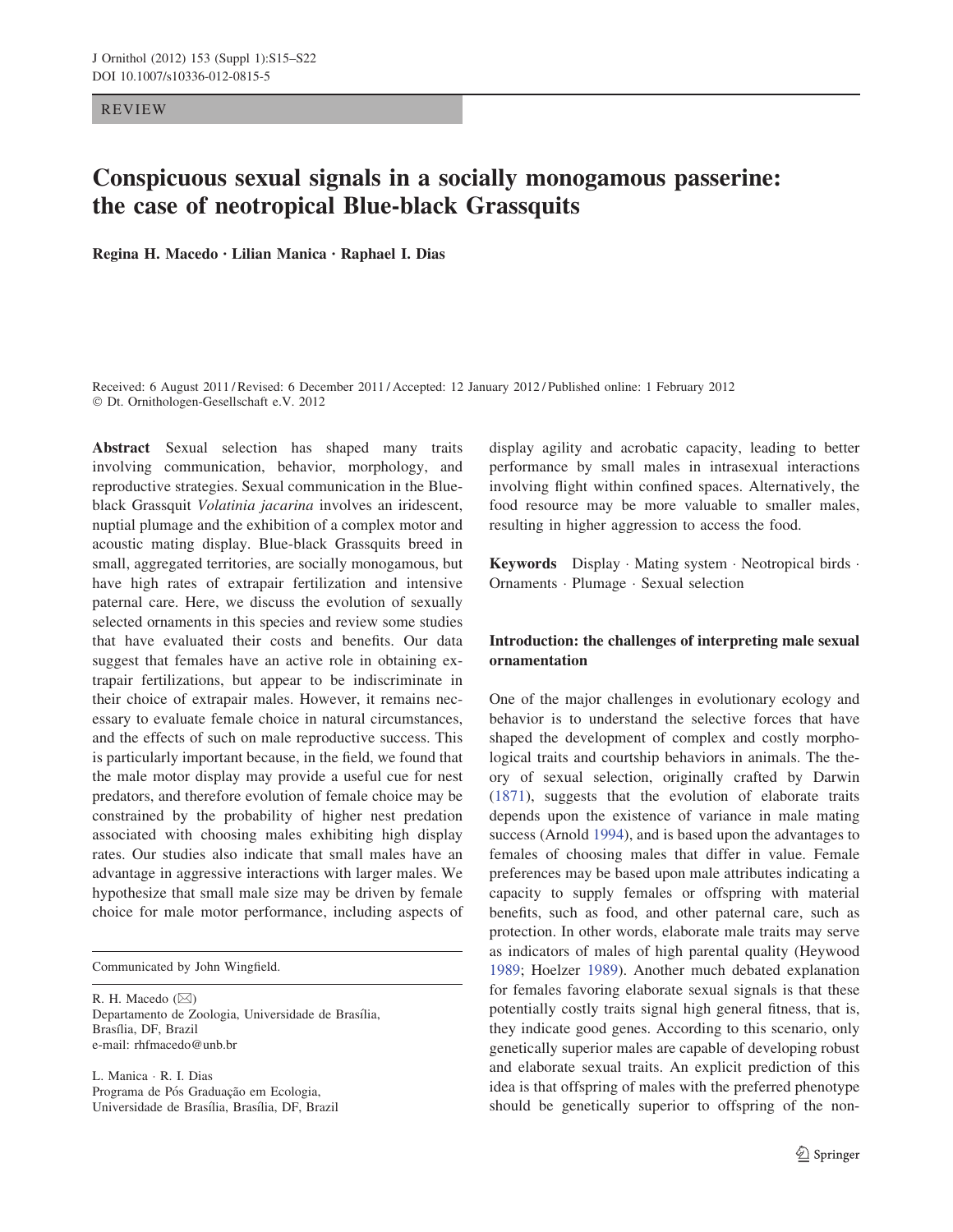preferred male phenotype. Thus, females that mate with highly ornamented males should increase their own fitness by producing offspring that would inherit the father's superior genome. Many versions of these early indicator models have been developed, including Fisher's runaway selection, the handicap principle, parasite-mediated sexual selection, and the good genes model (Fisher 1915; Williams 1966; Trivers 1972; Zahavi 1975; Hamilton and Zuk 1982).

Males in polygynous species typically exhibit great disparities in mating success, and usually possess elaborate secondary sexual characters. However, many socially monogamous species also exhibit exaggerated male ornamentation and costly sexual courtship signals. This latter evidence suggests that male variance in mating success also occurs in species where the prevailing mating system is social monogamy, but in these cases, less is known about the evolutionary pathways that result in the development of ornamental traits. One likely explanation is that variance in male mating success in monogamous species is achieved through extrapair copulations (Webster et al. 1995).

Despite the intense interest generated by decades of research on sexual selection, and the many relevant empirical findings in this area, our interpretations of the selective mechanisms leading to the evolution of ornaments and behavioral displays remain limited (reviewed in Andersson 1994). A substantial part of the problem rests upon two issues. First, there is the conceptual difficulty of defining male quality and attractiveness to females. A second issue is the actual quantification of male attractiveness using phenotypic traits.

Determining the exact nature of male quality is complex. Typically, researchers evaluate phenotypic traits that are assumed to be accurate indicators of male genetic quality or parental value. Measuring male quality directly is very complicated, not only because it involves impossibly difficult, long-term studies assessing total number of offspring and grand-offspring produced as well as their viability (total fitness), but most importantly, because the best male genotype in one environment is not necessarily equivalent to the best genotype across all environments (Hunt et al. 2004). Thus, to examine the value of specific ornaments and sexual displays, for comparative purposes it would be important to consider the genetic benefits of these traits for males that vary in their expression, breeding in the same and in different environments. By the same token, to evaluate the pressures that may lead to the evolution of a preferred male phenotype, variation in female choosiness should also be considered, and this is a subject for which there are still relatively little data. The strength of female choice in a particular environment may depend on factors that have been given scant attention. Female choice may vary not only due to the environment itself but also because

choice could be influenced by female age, previous experience, exposure to males, genetic quality, and condition, among other factors (Qvarnström 2001; Burley and Foster 2006; Cotton et al. 2006).

A second problem in considering mechanisms involved in the evolution of male ornaments arises when we consider that many behavioral displays are multicomponent and often present tradeoffs between the different traits, complicating their quantification. Traditionally, studies have focused upon male attributes and ornaments, and their variability among males, but have paid little attention to dynamic mating displays, despite the latter's ubiquity across animal taxa (Byers et al. 2010). Current data have shown that females clearly use male displays as a criterion for choice. For instance, a recent study of Golden-collared Manakins (Manacus vitellinus), a piprid species with elaborate and acrobatic displays, showed that females preferred males that exhibited certain display moves at greater speed, sometimes involving differences of only fractions of milliseconds (Barske et al. 2011). Furthermore, variability in display behavior may arise due to dynamic adjustments in response to fluctuating conditions, including habitat variability and physiological or social conditions being experienced by the male (Parker 1974; Payne and Pagel 1996, 1997). Only a few studies have addressed the fitness impact of male flexibility in display behavior (Patricelli et al. 2006), or how males adjust their courtship traits in multicomponent displays, based upon the associated tradeoff costs (Patricelli and Krakauer 2010).

Thus, empirical approaches that seek to understand the evolution of sexual signaling need to consider not only the relationship between male sexual traits and offspring fitness in changing environments but also the occurrence of tradeoffs between traits in multicomponent displays and male behavioral plasticity in displaying. Although it is well known that female preferences for specific phenotypes in sexual ornaments and vocal displays generate variance in male mating success, only a handful of studies have successfully established an association between variation in mating displays and fitness consequences (Gibson and Bradbury 1985; McDonald 1989; Jia et al. 2000; Sheldon 2000; Lawes et al. 2002; Welch 2003; Patricelli and Krakaeur 2010). In fact, there is a scarcity of even more fundamental data, such as documentation of variability in conspicuous male traits across different environments for any single species.

#### Background scenario and study model

Over 3,000 bird species reside in South America, roughly a third of the world's birds (Ridgely and Tudor 1989). Despite the high diversity of avian species in the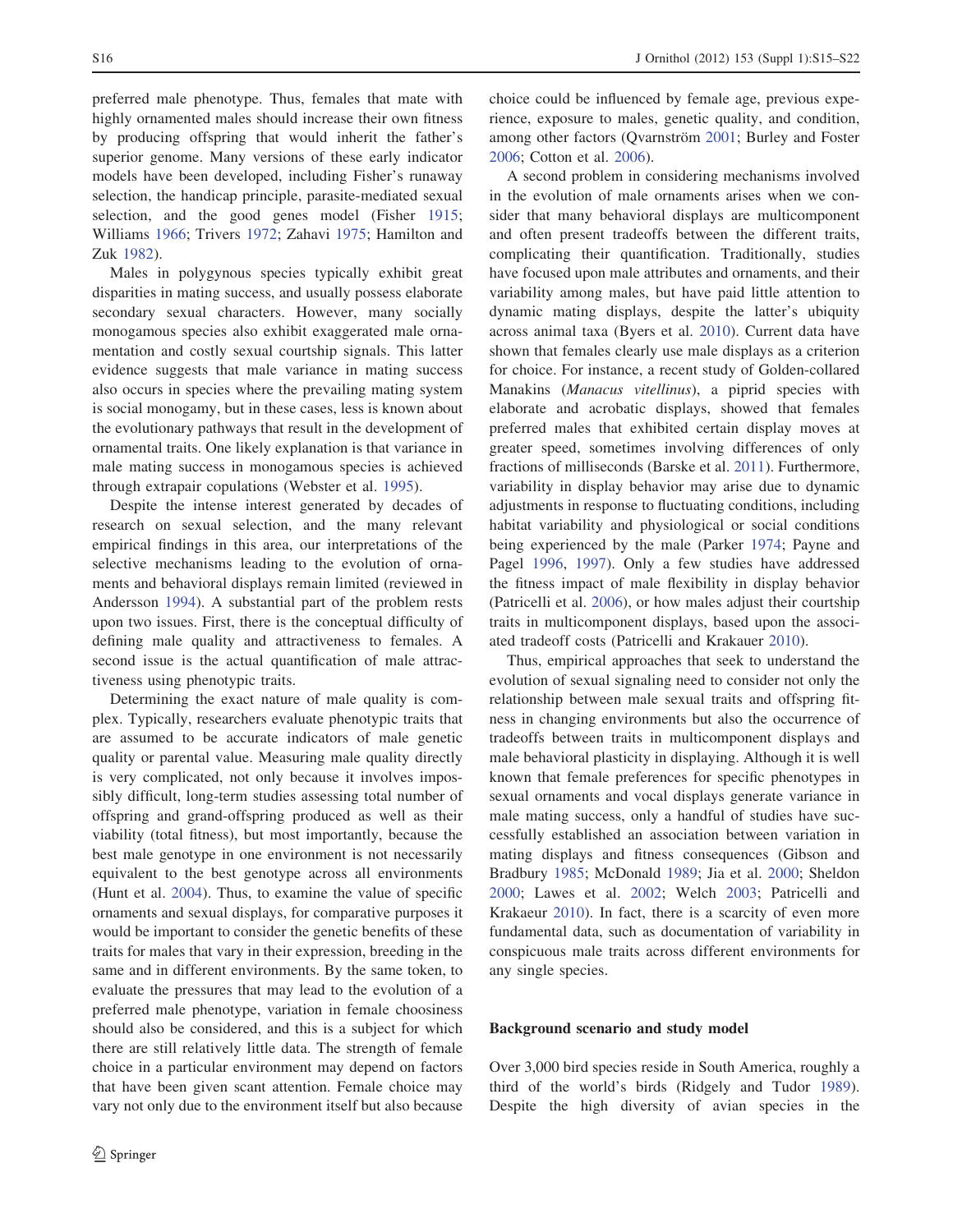Neotropics, very little is known about their behavioral ecology. This is generally true for tropical birds worldwide. This is regrettable, because tropical birds afford unique opportunities for comparative analyses relative to the much better known avifauna of temperate regions (see Stutchbury and Morton 2001). At present, it remains unclear whether there are genuine differences in life history, ecology, and behavior between tropical and temperate region birds (Martin 2006).

We have addressed many questions tangential to the evolution of sexually selected ornaments by using a model organism, the Blue-black Grassquit Volatinia jacarina, during a long-term study involving both a wild population in central Brazil as well as birds kept in captivity. This small passerine has a broad geographic range, extending from Mexico to most of South America (Sick 2001). Blueblack Grassquits migrate into central Brazil, where our field site is located within a farm owned by the University of Brasilia (Fazenda Água Limpa:  $15^{\circ}56^{\prime}S$ ,  $47^{\circ}56^{\prime}W$ ), in early November with the beginning of the rainy season. During the non-breeding season, males and females are not easily distinguishable, although males have larger wings and tails but weigh less than females (Carvalho et al. 2007). The sexes become very distinct during the breeding season, when males acquire a nuptial blue-black, iridescent plumage and exhibit a multimodal display composed of vertical leaps (25  $\pm$  9 cm; Costa and Macedo 2005) from elevated perches, powered by wing beating, in conjunction with a buzzing vocalization. Early natural history descriptions indicated that both sexes cared for the young, and suggested that the species was territorial and monogamous (Alderton 1963). However, later observations of the complex multimodal display behavior and aggregated, small territories also led to speculations that the Blue-black Grassquit could be a lekking species with polygamous mating behavior (Murray 1982; Webber 1985). Recent studies have confirmed that the species has biparental care and is socially monogamous (Almeida and Macedo 2001; Carvalho et al. 2006), and that males defend very small and clustered territories  $(13-72 \text{ m}^2)$ ; Almeida and Macedo 2001). Despite the socially monogamous breeding system, genetic analyses of a small sample of 11 nests revealed an exceptionally high incidence of extrapair fertilizations (63% of broods and 50% of chicks; Carvalho et al. 2006). Nests are small (about 7.5 cm) and placed at heights from 10 to 50 cm above ground in shrubs and grasses, clutch size ranges from 2 to 3 eggs, and the incubation period is 10–11 days (Almeida and Macedo 2001). Like most ground-nesting tropical passerines, predation is extremely high in comparison to temperate regions (Söderström 1999), and in our study site, predation typically averages around 80% of nests.

## Ornamentation and behavioral display in male Blueblack Grassquits

Male Blue-black Grassquits molt into a nuptial plumage prior to or early in the breeding season in central Brazil. This black, iridescent plumage contrasts sharply with the inconspicuous plumage of females, juveniles and nonbreeding males. The ornamental plumage also includes patches that are evident only during the male display, which reveals the white undersides of both wings during repeated vertical flights from exposed perches. The iridescent plumage color of males results from a thin keratin layer over a single layer of melanin granules; the thickness of the keratin layer and the number of melanine granules and their optical properties determine the resulting color (Maia et al. 2009).

The sexual motor display is very complex and appears to be energetically costly. As mentioned previously, the display consists of leaps powered by several wing flaps, but during this short flight, the male performs a body rotation around the vertical axis, tilting the head down at the highest point of the flight, and on landing, emits a buzzing vocalization. Display leap rates vary from 1.8 to as many as 12.3/min (Almeida and Macedo 2001) and there is high variability among males both in height as well as in frequency of the display (Costa and Macedo 2005). Both density of males as well as height of available perches appear to influence display characteristics: high-density areas lead to increased display frequency (but not height; Costa and Macedo 2005), while display height is inversely related to perch height (Costa and Macedo 2005; Carvalho et al. 2006). These results from past studies suggest that the motor display not only may be costly but also that there are trade-offs between the components of the display, and that males are behaviorally flexible, adjusting components of the display such as rate and height of the leaps according to social or physical parameters of the environment.

## The costs of ornamentation

The Blue-black Grassquit display is clearly important for attracting mates and breeding, since territorial males with higher display flights and rates are more successful in obtaining mates (Carvalho et al. 2006). The display may also play an important role during male–male interactions, though this possibility has not been evaluated. Understanding the tradeoffs that may be involved in the production of the nuptial plumage and display in this species relies upon an assessment of possible costs in developing and exhibiting these attributes, as well as the benefits in mate attraction and competition with other males.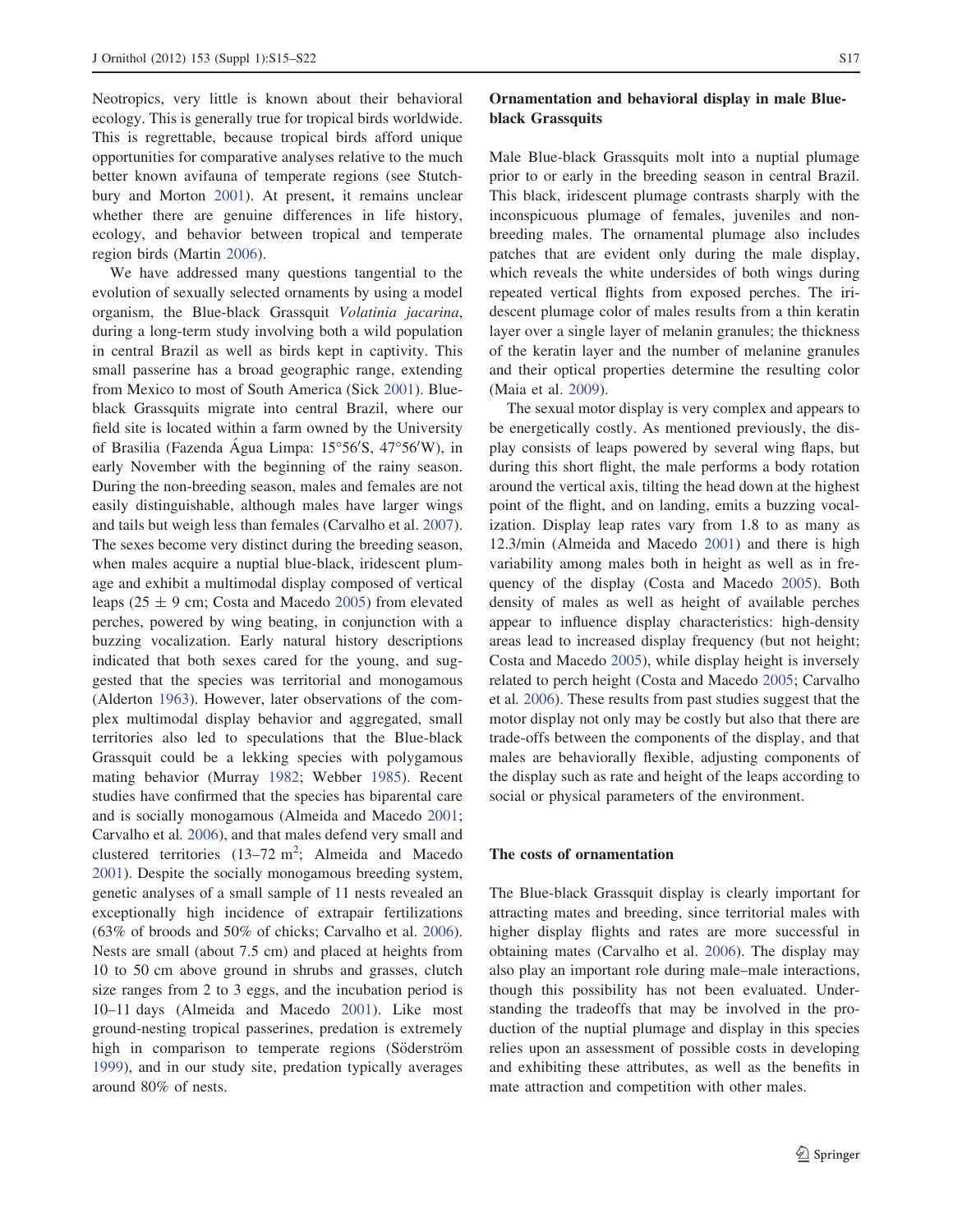The Blue-black Grassquit ornaments we have described above are necessarily conspicuous, otherwise they would not be useful in transmitting any intended information, whether about male quality or simply as signals of male attractivity. However, the vulnerability of males to both predators and parasites relative to the production and exhibition of these ornaments is possibly the key element that determines their relevance in transmitting information to both females and competitors. Thus, we should expect that males would attempt to optimize performance and conspicuousness while simultaneously decreasing vulnerability whenever possible.

Although we have addressed several questions relative to the behavior and ornamentation of the Blue-black Grassquit, our overall goal in this ongoing study is to understand how habitat and life history, which include selective pressures such as predation, resource availability and migration costs, may have influenced the evolution of this species' mating system (Fig. 1). Other factors to consider include the cost of parasites and the state of the immune system, both of which can severely affect health and body condition, and thus the development and expression of behavior and ornamentation. We expect that the combination and variation of these characters should vary latitudinally, because selective pressures depend to a large extent upon conditions that vary geographically. Variations in such conditions can include climate, photoperiod, duration of the breeding season, population density, and abundance of resources and predators, among many other possibilities. These divergent



Fig. 1 Diagram of hypothesized associations among factors that affect the breeding profile of birds. Life history factors (e.g., predation risk, resources, migration cost) can have either a positive or negative impact upon the individual's immune function and capacity for resisting parasites, affecting the individual's health. In turn, this leads to differences in the levels of investment in reproductive traits such as display behavior, nuptial plumage, and song. Ultimately, these factors may determine variance in reproductive success among males and constitute the primary mechanism for the evolution of different mating systems

selective pressures probably have resulted in differences in display behavior, ornamentation and mating strategies for different populations.

We have addressed the issue of information content and costs of the nuptial plumage and sexual display of males to some extent in a few studies. Below, we briefly describe some of the possible costs and tradeoffs associated with the Blue-black Grassquit male ornamentation and display, based on some experimental work conducted using the captive population we maintain in the laboratory as well as some observational and experimental work conducted in the field.

## Vulnerability to nest predators

One recent experimental field study produced suggestive evidence that the leaping displays of male Blue-black Grassquits are costly in terms of nest survival (Dias et al. 2010). This study was developed due to suggestions in the literature that several parental and offspring behaviors may attract predators to the nest, including begging by chicks and feeding trips by parents (Skutch 1949; Haskell 1994; Leech and Leonard 1997; Martin et al. 2000). Additionally, there is evidence that male eye-catching sexual secondary traits that attract females and that are important in male– male competition, which include song, colorful plumage, and conspicuous behaviors, also increase predation risk for the male (Slagsvold et al. 1995; Zuk and Kolluru 1998; Møller et al. 2006). However, prior to our recent study, there was no evidence that conspicuous sexual displays and ornaments may result in higher nest predation rates. Because the Blue-black Grassquit male exhibits such a conspicuous motor display that is frequently executed within meters of its nest, we predicted that predators would be able to use this multi-modal display as a cue to find active nests. To test this hypothesis, we used artificial nests baited with quail eggs introduced into displaying Blue-black Grassquit male territories and compared their rate of predation with similar nests placed in comparable vegetation and heights, but which lacked the presence of a displaying male. We found that predation rate was significantly higher when nests were associated with displaying males (Dias et al. 2010). The results of this experiment bring into sharp focus the tradeoffs associated not only with the display itself but also relative to the female dilemma when choosing a mate.

### Vulnerability to parasites

Zahavi (1975, 1977) suggested that conspicuous secondary sexual ornaments are costly to produce and also constitute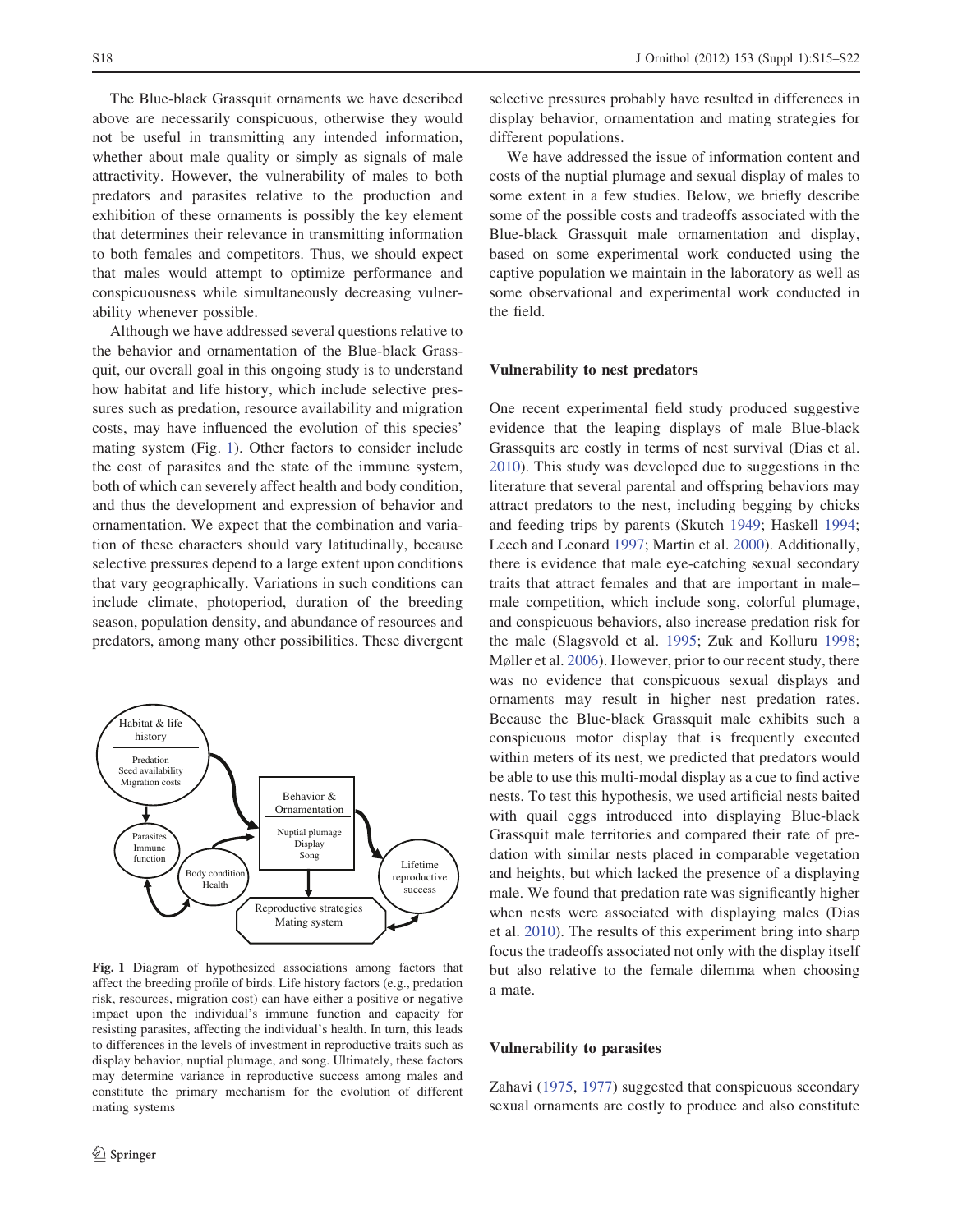a handicap to the male due to increased vulnerability to predators (the handicap principle). Thus, males that absorb such costs and survive despite the handicap imposed by the conspicuous ornamentation would be favored by females to father their offspring. A variation of the handicap principle suggests that parasites may serve as selective agents affecting the overall condition of the male, and thus his ability to invest in secondary sexual ornamentation. Consequently, females could use the male's ornamentation as an indicator of male resistance to parasites. To test this hypothesis, it would be necessary to show that (1) parasites negatively affect male secondary sexual traits, and (2) that females choose parasite-resistant males due specifically to their increased ornamentation.

We evaluated the interactions between parasite load (coccidian parasitism), ornamentation and body condition in wild Blue-black Grassquits in central Brazil (Costa and Macedo 2005). Relative to ornamental traits, we considered the percentage of nuptial plumage coverage and spectral color properties of feathers, and display characteristics. We also assessed body condition using mass and size and two physiological parameters (haematocrit and total plasma protein levels). Results of this study showed that as parasite load increased, males exhibited decreased nuptial plumage coverage and a lower display leaping frequency. Additionally, we found that the coccidian infection was associated with lower mass and size of males. However, we did not find any association between body condition and secondary sexual traits, leading us to conclude that our data supported parasite-mediated but not condition-dependent sexual selection.

These correlation-based results led us to develop a more controlled experimental manipulation to examine the interdependency between coccidian parasitism, body condition, and ornamentation, and assess these factors in the context of female choice (Aguilar et al. 2008). For this experiment, we randomly assigned 45 males and 29 females to one of two groups, healthy or parasitized (control), for a duration of 5 months. Males and females for each treatment were housed separately in an outside aviary. Individuals in the healthy group were treated monthly with a coccidiostatic drug, a vermifuge, and an insecticide talcum to maintain them free of coccidian parasites and ectoparasites. The control group was not treated with any medications. The first question we asked was whether parasitism influenced the expression of ornamentation, including the sexual display, and body condition. The second question we had was whether females might use cues based on male ornamentation, body condition, and/or displays to choose healthy males over parasitized ones.

To measure the impact of coccidian parasites upon male attributes, we assessed parasite loads monthly for all

individuals, as well as body condition parameters, morphological measures, and ornamentation, which included plumage traits as well as specific characteristics of the motor display (see below). To answer whether females favored healthier males, we used 20 fixed male dyads, consisting of a parasitized and a healthy male, and presented these randomly to females during mate-choice trials. A total of 165 mate-choice trials (120 min each) were conducted, 83 using parasitized females and 82 using healthy females. We assessed male display behavior during the mate-choice trials, and parameters measured included persistence of the display, leap height, duration of leaping, and relative leap rate.

During the months of this study, we found that coccidian parasitism remained close to zero for the healthy group but rose steadily for the parasitized group, peaking in the fifth month at a mean intensity of 739.45 (total number of parasites/number of host individuals). Thus, we verified that our experimental manipulation successfully resulted in different intensities of coccidian oocysts between the two groups.

We did not find an effect of coccidian parasites upon the plumage ornamentation attributes we measured (percentage nuptial plumage coverage and patch/wing area). However, our data showed that parasitized males developed a lower body condition (weight/tarsus indices and mass) relative to healthy males, and they also exhibited deficient displays. In fact, all specific display attributes were lower for parasitized males, except for absolute leap rate. It is thus clear that a high infestation of coccidian parasites not only has negative effects upon physical condition but also profoundly decreases the male's vitality during sexual motor displays. However, we did not find that female Blue-black Grassquits, whether healthy or parasitized, preferred the healthy males over the parasitized ones with poor displaying capacity.

### Intrasexual or intersexual signaling?

Despite the possible costs that may be associated with producing and maintaining ornaments, the fact that they have evolved strongly suggests the existence of advantages. Determining the exact mechanisms and functions of ornaments within different contexts, however, remains a challenge. Ornaments may have multiple functions, serving as signals of quality and dominance in both inter- as well as intrasexual contexts. We addressed this issue through two recent experiments with captive Blue-black Grassquits.

In the first study, we considered male–male competition to determine how dominance hierarchies develop and how this may be associated with ornamentation, body size, and behavior (Santos et al. 2009). We conducted 65 agonistic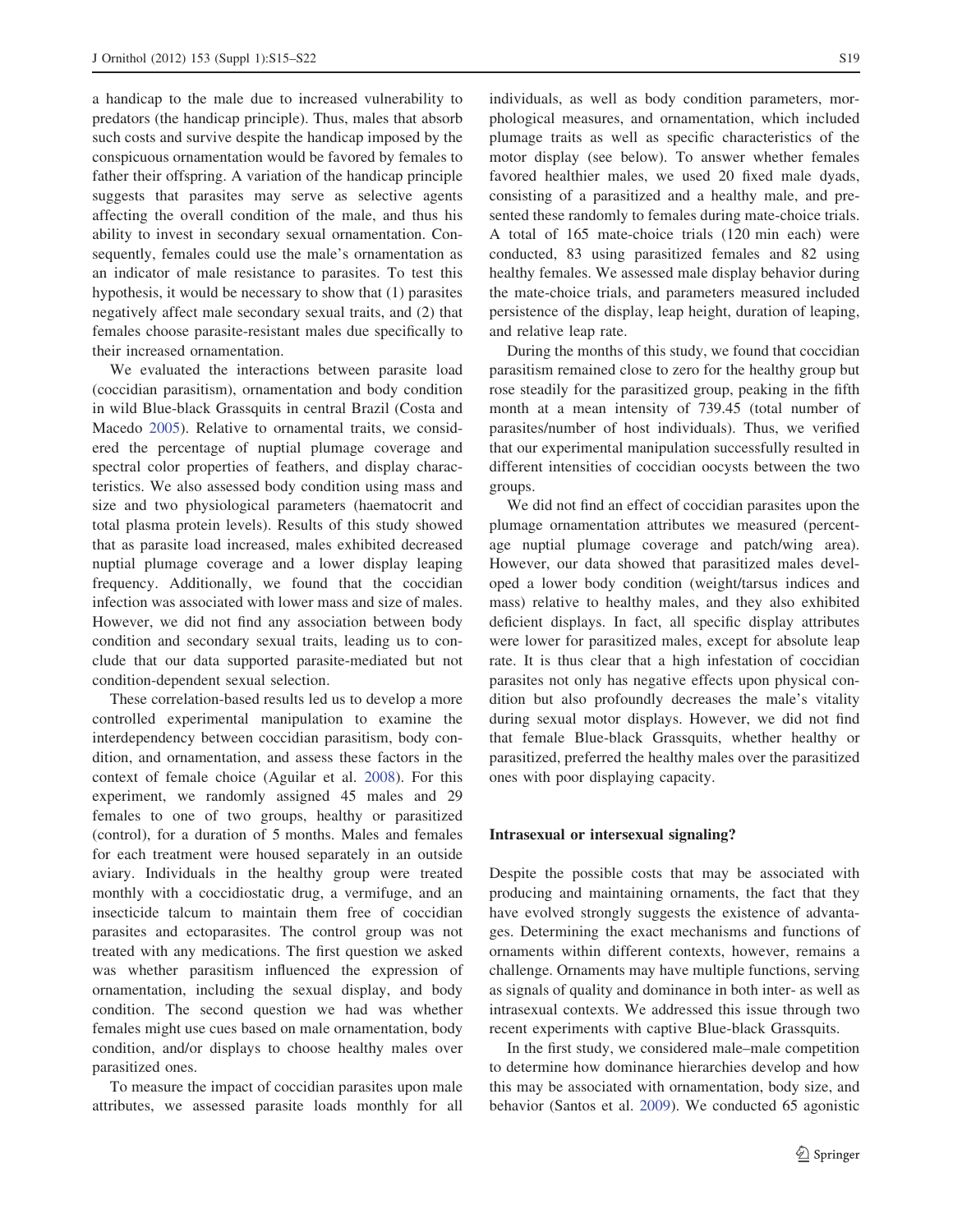encounters (11 min each) between paired males over a food source, after a 4-h food deprivation period. We filmed interactions and recorded aggressive behaviors. A male was considered the winner of an interaction when he successfully displaced his opponent. A winner–loser matrix was generated based upon the total number of wins per male, and we then calculated individual ranks with David's score (DS) ranking method (David 1987; Gammell et al. 2003; Hemelrijk et al. 2005). We evaluated structural plumage reflectance and nuptial plumage coverage as well as a body condition index (weight/tarsus length). Our results showed that males did not use any aerial displays or vocalizations during the experimental trials, but other aggressive behaviors were exhibited and included ritualized confrontations, chases, displacements, and pecking. Aggression rate was positively associated with access to the feeder and individual aggressiveness was correlated with dominance status. Curiously, the multiple regression model applied to the data indicated that male body condition decreased with dominance ranking. However, none of the structural plumage coloration properties were associated with dominance status. Our expectations were that heavier males would be dominant to lighter ones, but we found instead that lighter birds were dominant and won more disputes over food. There are two interpretations of these results. First, female choice for display rate and acrobatic performance may have driven selection for small male size and mass. Thus, as a by-product of female choice, lighter males may perform better during male–male interactions that involve chases and short flights, especially within confined spaces such as within the arena used in the experiment. A possible better explanation is that there is an asymmetry relative to resource value between individuals: lighter individuals engage in more aggressive behavior and win more encounters because they more urgently need the resource in comparison to heavier individuals. In other words, the value of the resource depends upon the condition of the individual contestant, each of which is willing to invest aggressively in gaining access to the food in proportion to their relative need (see Hammerstein 1981).

In a second study, we addressed the role of plumage ornamentation in the context of mate attraction. With the advent of molecular tools, it has become clear that socially as well as genetically monogamous birds are the exception and not the rule (Griffith et al. 2002). There is also evidence that in many species females actively seek copulations with extrapair males (Smith 1988; Gray 1997), although it remains unclear what may be the advantages or motivations that induce females to do so. In this experiment, we wanted to investigate whether socially paired females used visual cues provided by ornamentation that would induce them to engage in courtship with unfamiliar males (Dias and Macedo, unpublished data). The first step

of the experiment involved pairing males and females for a period of 5 months, monitoring their behavior to determine whether they developed a socially paired status (e.g., mutual preening, displaying by the male, copulations, etc.). We then tested whether females demonstrated an interest for extrapair males and whether such an interest was associated with the quality of this new male's phenotype by separating the female from her social mate and presenting her with unfamiliar males in an adjacent cage. We kept the paired male in a darkened cage where he could see his female interacting with the extrapair male but could not be seen. We then monitored the interest of the female for the extrapair male by recording the amount of time she spent in proximity to the extrapair male's cage as well as the ritualized courtship behaviors she exhibited. After the experimental test, we evaluated the ornamental traits of the extrapair male relative to the social male and also monitored the behavior of the social pair after they were placed back in their home cage. Details and full results of this experiment are still unpublished, but briefly we summarize here one of the more important outcomes of this study. We found that females responded indiscriminately to extrapair males and engaged in courtship behavior whether the unfamiliar male's plumage ornamentation was more or less exuberant in comparison to that of her social pair.

## Conclusions and future research

Our studies to date point to some consolidated conclusions as well as a few paradoxical results that need further investigation. The foremost message based on our results is that females in this species play a crucial role in sexual conflict and appear to determine the stability of the pairbond, which may greatly depend on whether or not they have opportunities for matings with other males. Females do not appear to be particularly selective relative to the ornamental attributes we measured. This has suggested to us that looking at the ornamental attributes in a more integrated fashion may be very important. It is possible that the complete display, with the males performing the leap coupled with the song (in captivity the song is often lacking), is vitally important for female choice. As suggested by Byers et al. (2010), empirical evidence indicates that male motor performance within mating displays may be crucial to female choice over a wide range of taxa. Alternatively, other aspects of the natural context of male ornamentation and behavior in the field that were not replicated in the laboratory environment, may also weigh heavily. For instance, females that choose particularly active males in terms of their displays may be selecting for traits associated with robust health and possibly, a viable genotype, while at the same time incurring a cost of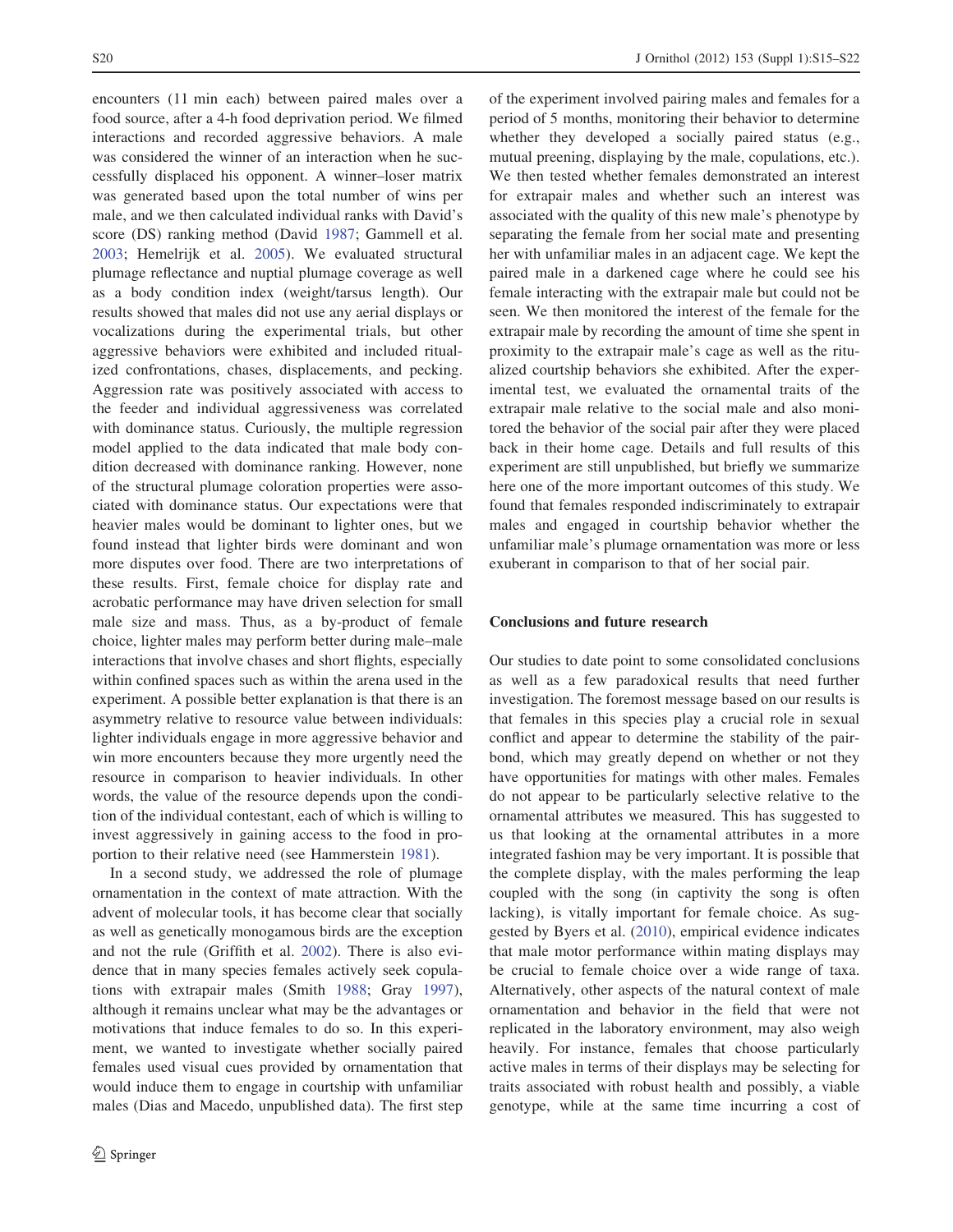increased probability of nest predation, as suggested by the experiment conducted with artificial nests. Thus, we speculate that females socially paired with less actively displaying males may attempt to obtain extrapair copulations from vigorously displaying males, thus combining two sets of desired components in their reproduction: low probability of nest predation (social partner) with good genes from more energetic males (extrapair mate). This possibility remains to be tested in a field context. Our studies also suggest that the established paradigm of large body advantage may not apply to species such as the Blueblack Grassquit, where being lighter may confer a greater ability in the execution of aerial displays.

The Blue-black Grassquit study system provides us with an opportunity to investigate the cost–benefit equation relative to plumage ornamentation and multimodal displays. Several studies are currently in progress to tease apart the tradeoffs of ornamentation, how each component contributes to the overall message being exhibited, and the intended audience for the signal. Lines of investigation include the following. First, integration of the data concerning phenotypic attributes and display behavior of males with the successful siring of offspring within the study population; this would allow us to evaluate ornamental attributes relative to reproductive success in nature, providing some measure of male quality. Second, assessment of the tradeoffs involving displaying behavior, paternal investment, and within-brood and extra-brood paternity. In this case, we will be able to interpret the decision-making and energy investment process of males relative to their own attributes in order to gain the highest reproductive success. Males with more attractive phenotypes possibly invest less in paternal care of their own broods and more in displaying, thereby gaining access to a higher number of extrapair fertilizations. And third, the relationship between social context, testosterone production, and production of plumage ornamentation. In a species with such highly clustered territoriality, the frequent interactions among individuals of both sexes should play a critical role in determining behavior, which, in turn, is highly integrated with the individual's physiology.

Acknowledgments We would like to acknowledge several individuals who participated through the years in different parts of this long-term study. In particular, we would like to thank the following collaborators for their contributions: Sonia Báo, Jeff Graves, Rui Oliveira and Jeff Podos. We are indebted to Molly Morris and two anonymous referees for commenting on a previous version of this manuscript. Many students also participated in the project, and we are grateful to Thais Aguilar, Juliana Almeida, Carlos Benigno, Luiza Brasileiro, Leonardo Castilho, Fabio Costa, Alexandre Dias, Débora Goedert, Roberto Lacava, Rafael Maia, Eduardo Santos and Paula Sicsu. We received financial support through the years from various sources, including the National Geographic Society, the Animal Behavior Society, the Conselho Nacional de Desenvolvimento

Científico e Tecnológico and the National Science Foundation. Logistic support was provided by Universidade de Brasília. All experiments described herein comply with Brazilian laws.

#### References

- Aguilar TM, Maia R, Santos EA, Macedo RH (2008) Parasite levels in blue-black grassquits correlate with male displays but not female mate preference. Behav Ecol 19:292–301
- Alderton CC (1963) The breeding behavior of the Blue-black Grassquit. Condor 65:154–162
- Almeida JB, Macedo RH (2001) Lek-like mating system of the monogamous blue-black grassquit. Auk 118:404–411
- Anderson MA (1994) Sexual selection. Princeton University Press, Princeton
- Arnold SJ (1994) Bateman's principles and the measurement of sexual selection in plants and animals. Am Nat 144(Suppl):S126–S149
- Barske J, Schlinger BA, Wikelski M, Fusani L (2011) Female choice for male motor skills. Proc R Soc Lond B 278:3523–3528
- Burley NT, Foster VS (2006) Variation in female choice of mates: condition influences selectivity. Anim Behav 72:713–719
- Byers J, Hebets E, Podos J (2010) Female mate choice based upon male motor performance. Anim Behav 79:771–778
- Carvalho CBV, Macedo RH, Graves JA (2006) Breeding strategies of a socially monogamous neotropical passerine: extra-pair fertilizations, behavior, and morphology. Condor 108:579–590
- Carvalho CBV, Macedo RH, Graves JA (2007) Reproduction of blue– black grassquits in central Brazil. Braz J Biol 67:275–281
- Costa FJV, Macedo RH (2005) Coccidian oocyst parasitism in the blue-black grassquit: influence on secondary sex ornaments and body condition. Anim Behav 70:1401–1409
- Cotton S, Small J, Pomiankowski A (2006) Sexual selection and condition-dependent mate preferences. Curr Biol 16:R755–R765
- Darwin C (1871) The descent of man, and selection in relation to sex. John Murray, London
- David HA (1987) Ranking from unbalanced paired-comparison data. Biometrika 74:432–436
- Dias RI, Castilho L, Macedo RH (2010) Experimental evidence that sexual displays are costly for nest survival. Ethology 116:1011– 1019
- Fisher RA (1915) The evolution of sexual preference. Eugenics Rev 7:184–192
- Gammell MP, Vries HD, Jennings DJ, Carlin CM, Hayden TJ (2003) David's score: a more appropriate dominance ranking method than Clutton–Brock et al.'s index. Anim Behav 66:601–605
- Gibson RM, Bradbury JW (1985) Sexual selection in lekking sage grouse—phenotypic correlates of male mating success. Behav Ecol Sociobiol 18:117–123
- Gray EM (1997) Do female red-winged blackbirds benefit genetically from seeking extra-pair copulations? Anim Behav 53:605–623
- Griffith SC, Owens IPF, Thuman KA (2002) Extra pair paternity in birds: a review of interspecific variation and adaptive function. Mol Ecol 11:2195–2212
- Hamilton WD, Zuk M (1982) Heritable true fitness and bright birds: a role for parasites? Science 218:384–387
- Hammerstein P (1981) The role of asymmetries in animal contests. Anim Behav 29:193–205
- Haskell DG (1994) Experimental evidence that nestling begging behavior incurs a cost due to nest predation. Proc R Soc Lond B 257:161–164
- Heywood JS (1989) Sexual selection by the handicap mechanism. Evolution 43:1387–1397